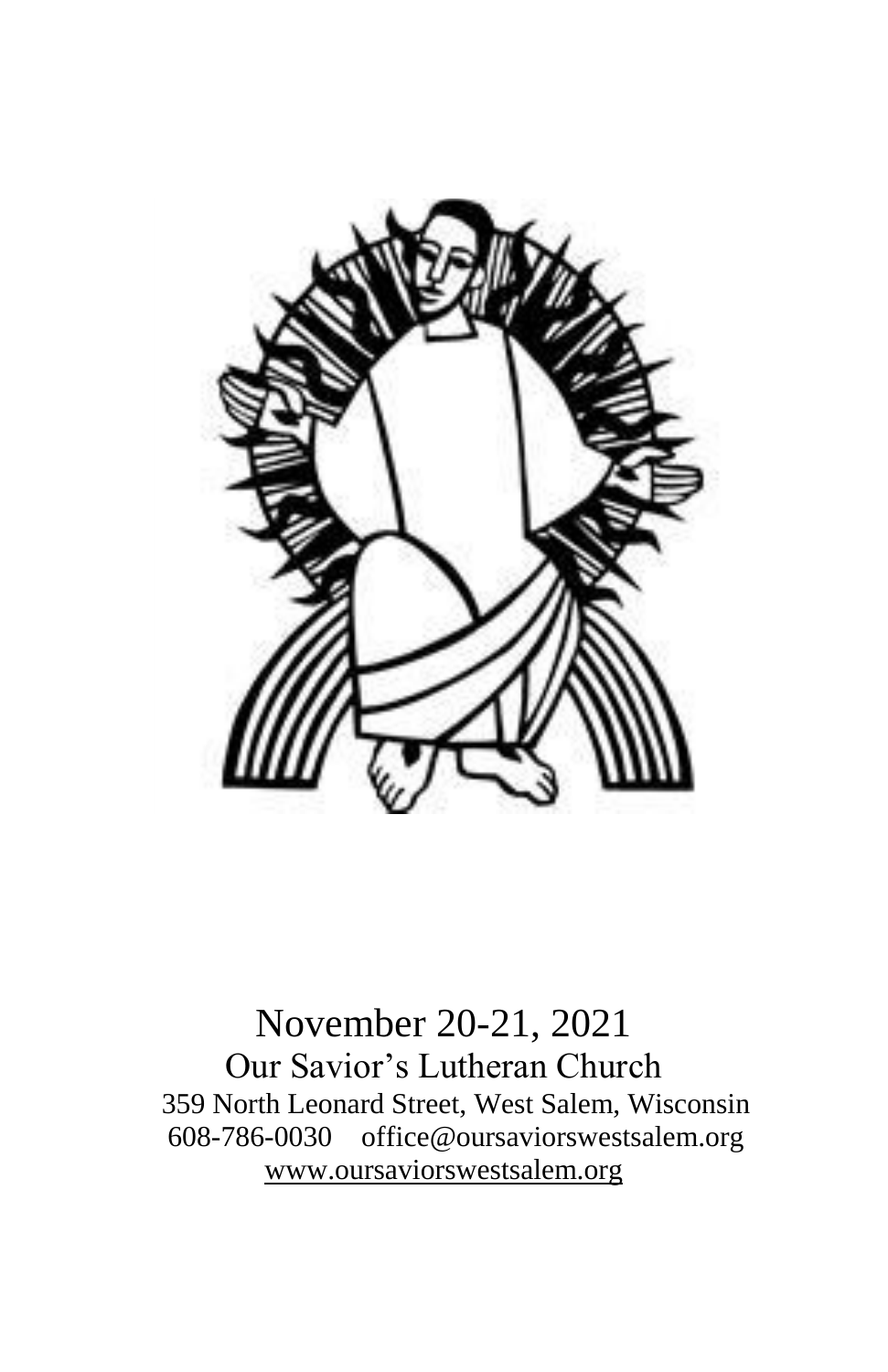# **Welcome**

# **Psalm:** 93

<sup>1</sup>The Lorp is king, robed in majesty; the Lorp is robed in majesty and armed with strength. The LORD has made the world so sure that it cannot be moved.

**<sup>2</sup>**Ever since the world began, your throne has been established; you are from everlasting.

 $3$ The waters have lifted up, O LORD, the waters have lifted up their voice; the waters have lifted up their pounding waves.

**<sup>4</sup>**Mightier than the sound of many waters, mightier than the breakers of the sea, mightier is the LORD who dwells on high.

<sup>5</sup>Your testimonies are very sure, and holiness befits your house, O LORD, forever and forevermore.

# **Confession and Forgiveness**

In the name of the Father, and of the Son, and of the Holy Spirit. Amen.

Let us confess our sin in the presence of God and of one another.

*Silence is kept for reflection.*

### Have mercy on us, O God.

**We confess that we have sinned against you and against our neighbor. We have built walls instead of tables and have turned away the stranger. We have sought glory for ourselves and have treasured that which does not satisfy. Help us to love as you love, to welcome those you send, and to treasure mercy and justice. Turn us from our ways to your ways, and free us to serve those in need. Amen.**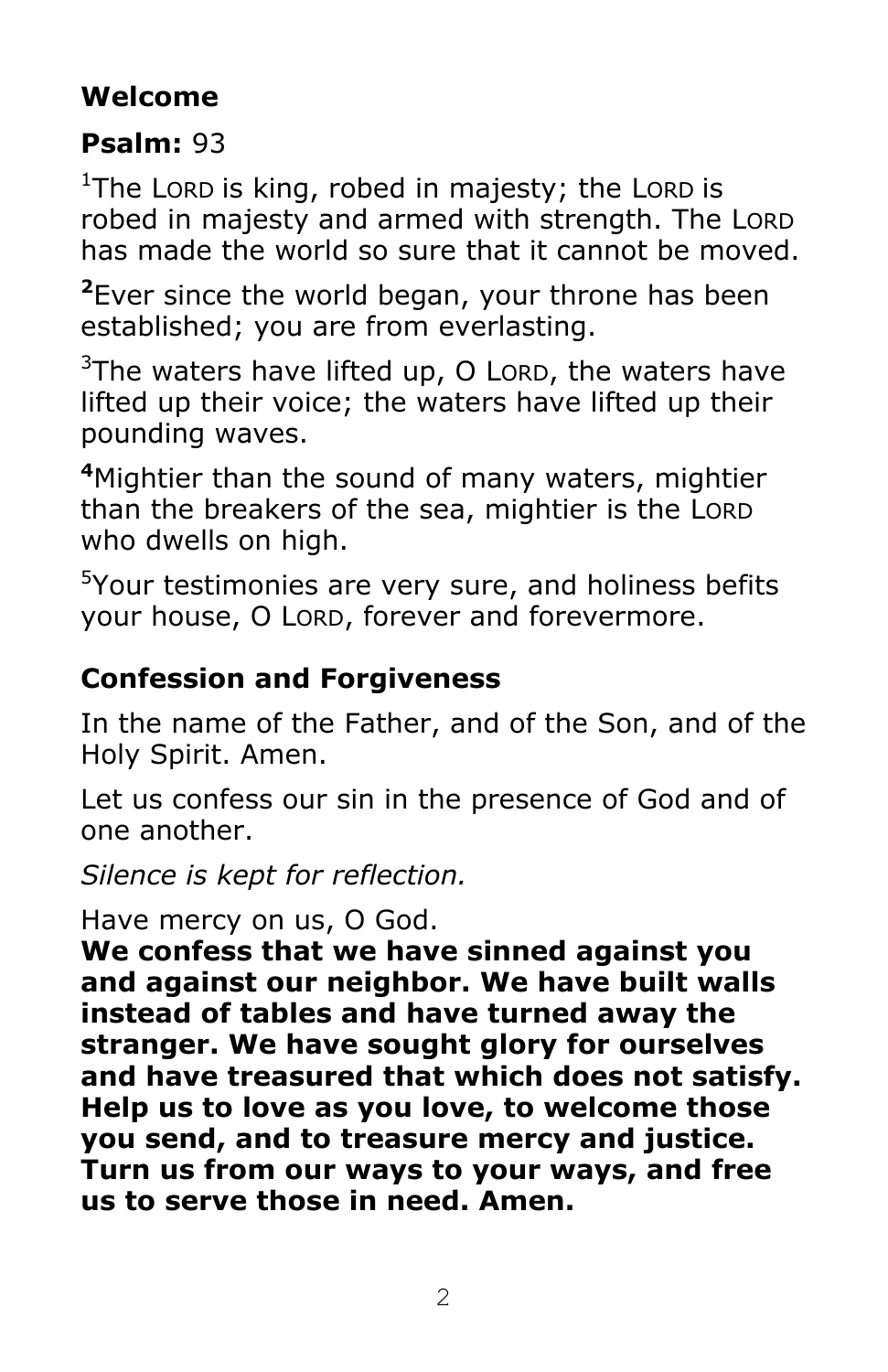God, who makes all things new, forgives your sins for Jesus' sake and remembers them no more. Lift up your heads and your hearts. Yours is the kingdom of God. Amen.

## **Prayer of the Day**

Gospel**:** John 18:33-37

*In John's gospel, the story of Jesus and Pilate presents two different ways of exercising power: through force or with love.*

<sup>33</sup>Pilate entered the headquarters again, summoned Jesus, and asked him, "Are you the King of the Jews?" <sup>34</sup>Jesus answered, "Do you ask this on your own, or did others tell you about me?" <sup>35</sup>Pilate replied, "I am not a Jew, am I? Your own nation and the chief priests have handed you over to me. What have you done?" <sup>36</sup>Jesus answered, "My kingdom is not from this world. If my kingdom were from this world, my followers would be fighting to keep me from being handed over to the Jews. But as it is, my kingdom is not from here." <sup>37</sup>Pilate asked him, "So you are a king?" Jesus answered, "You say that I am a king. For this I was born, and for this I came into the world, to testify to the truth. Everyone who belongs to the truth listens to my voice."

### **Sermon**

**Hymn** "Lead On, O King Eternal"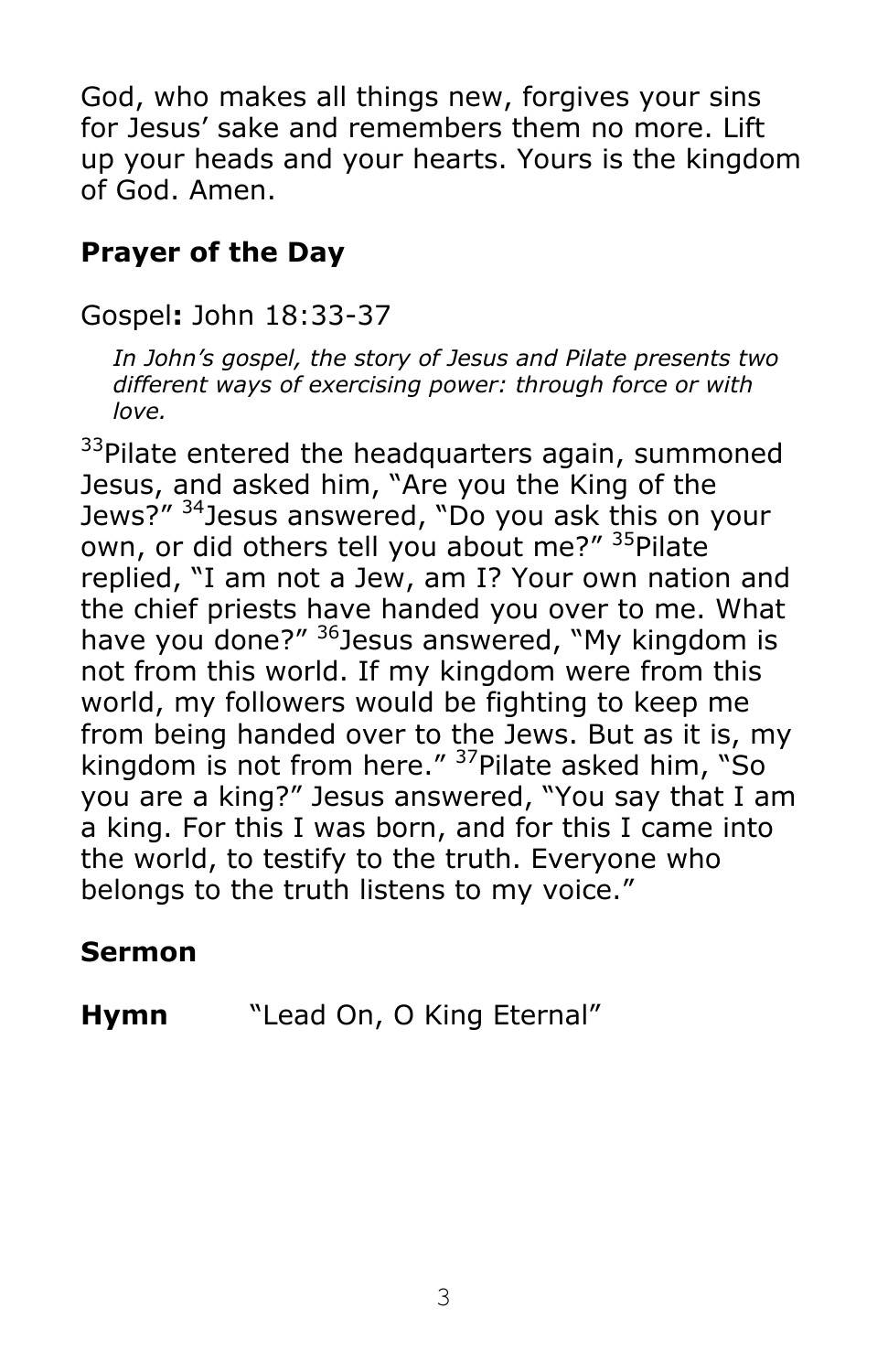

# **Apostles Creed**

I believe in God, the Father almighty, creator of heaven and earth.

I believe in Jesus Christ, God's only Son, our Lord, who was conceived by the Holy Spirit, born of the virgin Mary, suffered under Pontius Pilate, was crucified, died, and was buried; he descended to the dead. On the third day he rose again; he ascended into heaven, he is seated at the right hand of the Father, and he will come to judge the living and the dead.

I believe in the Holy Spirit, the holy catholic church, the communion of saints, the forgiveness of sins, the resurrection of the body, and the life everlasting. Amen.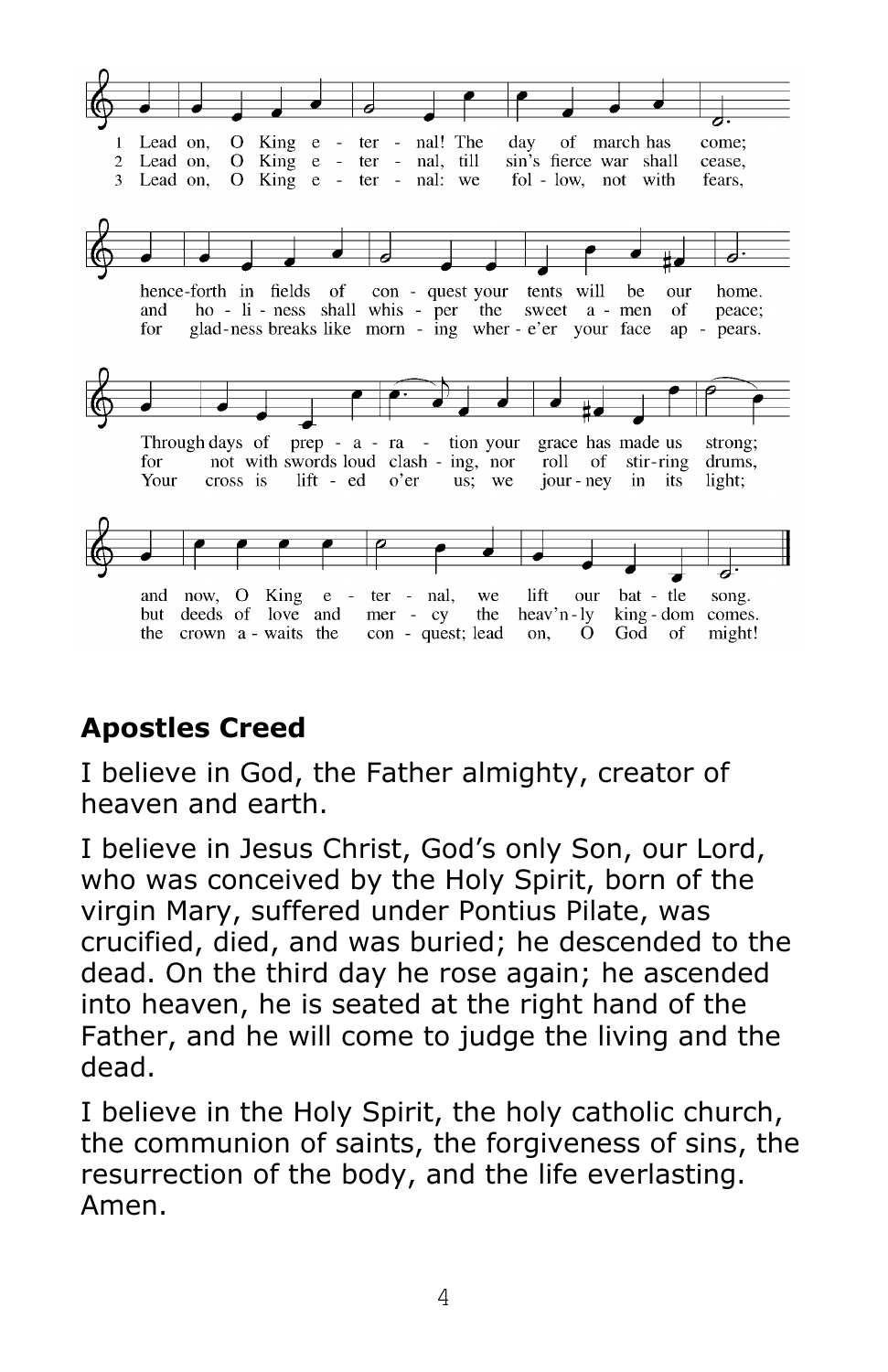## **Prayers**

P: Eternal God, you hold firm amid the changes of this world. Hear us now as we pray for the church, the world, and everyone in need.

### *A brief silence.*

God, you sent your Son Jesus to testify to the truth. We pray for preachers, missionaries, evangelists, and teachers who carry your forgiveness and love to the world. Fill their words and actions with compassion and kindness so that your truth will shine. God, in your mercy,

### **hear our prayer.**

God, you sent your Son Jesus to liberate all of creation. We pray for all living things longing for the freedom to flourish, from ancient trees and wild grasses to endangered animals and rare insects. Give human beings compassionate hearts to care for them. God, in your mercy,

### **hear our prayer.**

God, you sent your Son Jesus to lead us into the way of peace. Direct the members of international alliances in choosing a nonviolent path toward the future. Give them the humility and wisdom to make just decisions to benefit all. God, in your mercy, **hear our prayer.**

God, you sent your Son Jesus to make us into your own people, set free to serve you. We pray for people who serve the well-being of others, especially ministries in our community. Renew them in their work. God, in your mercy,

#### **hear our prayer.**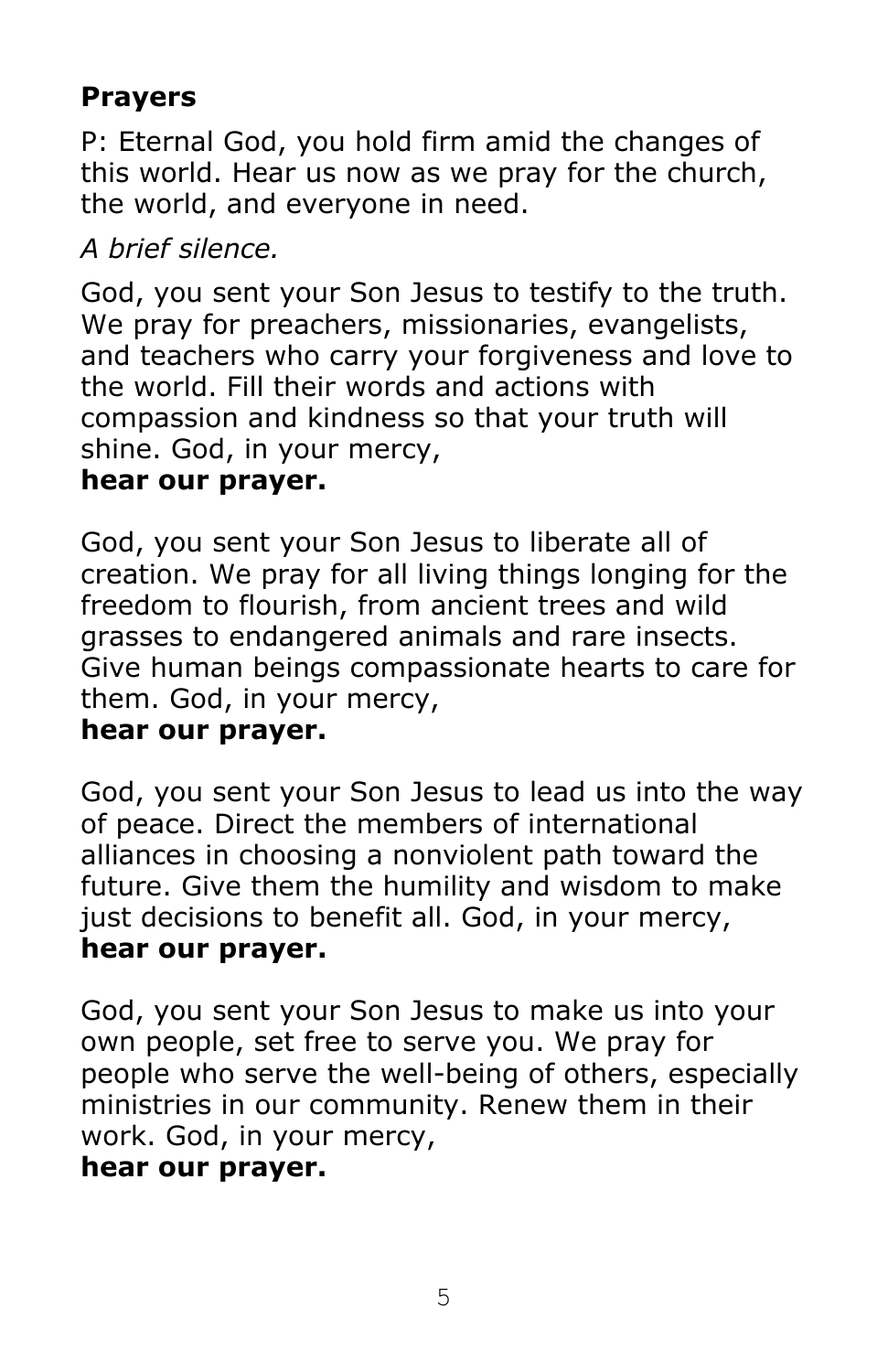God, you sent your Son Jesus to rule in all times and places. We pray for the friends of our congregation who are unable to join our worship in person and for all who are sick and suffering. Join their prayers with ours and unite them with us in the body of Christ. God, in your mercy,

## **hear our prayer.**

God, you sent your Son Jesus to watch over your servants that they may be faithful disciples. Be with our confirmation students, especially Casey, Reece, and William as they seek to grow in their discipleship, and guide their families that together they may reflect your love and grace. God, in your mercy.

## **hear our prayer.**

*Here other intercessions may be offered.*

God, you sent your Son Jesus to be our beginning and our ending. We give thanks for those whose lives have given us a glimpse of Jesus' reign of justice and peace. Empower us to join their witness. God, in your mercy,

## **hear our prayer.**

P: God our hope and strength, we entrust to you all for whom we pray. Remain with us always, through Jesus Christ, our Savior. Amen.

## **Communion Liturgy**

### **Lord's Prayer**

## **Invitation to Communion**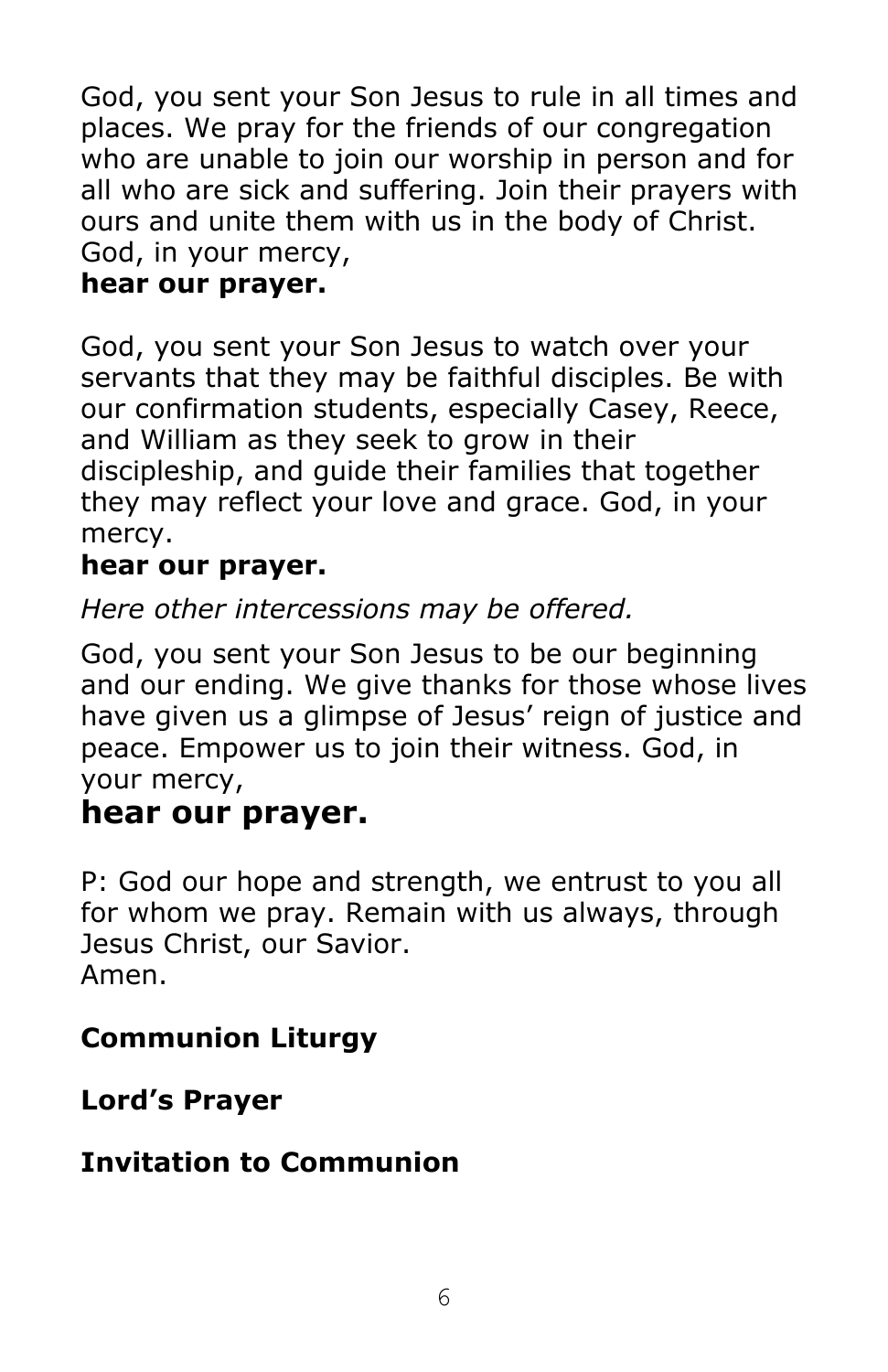*HOLY COMMUNION All who believe that our Lord Jesus Christ is truly present in the bread and wine of Holy Communion, bringing to us the gift of forgiveness and the promise of eternal life, are welcome to gather at the Lord's Table. Younger children are invited to come forward to receive a blessing.* 

*Both wine and grape juice are available – grape juice glasses are purple. Gluten free wafers are also available.* 

### **Post Communion Prayer**